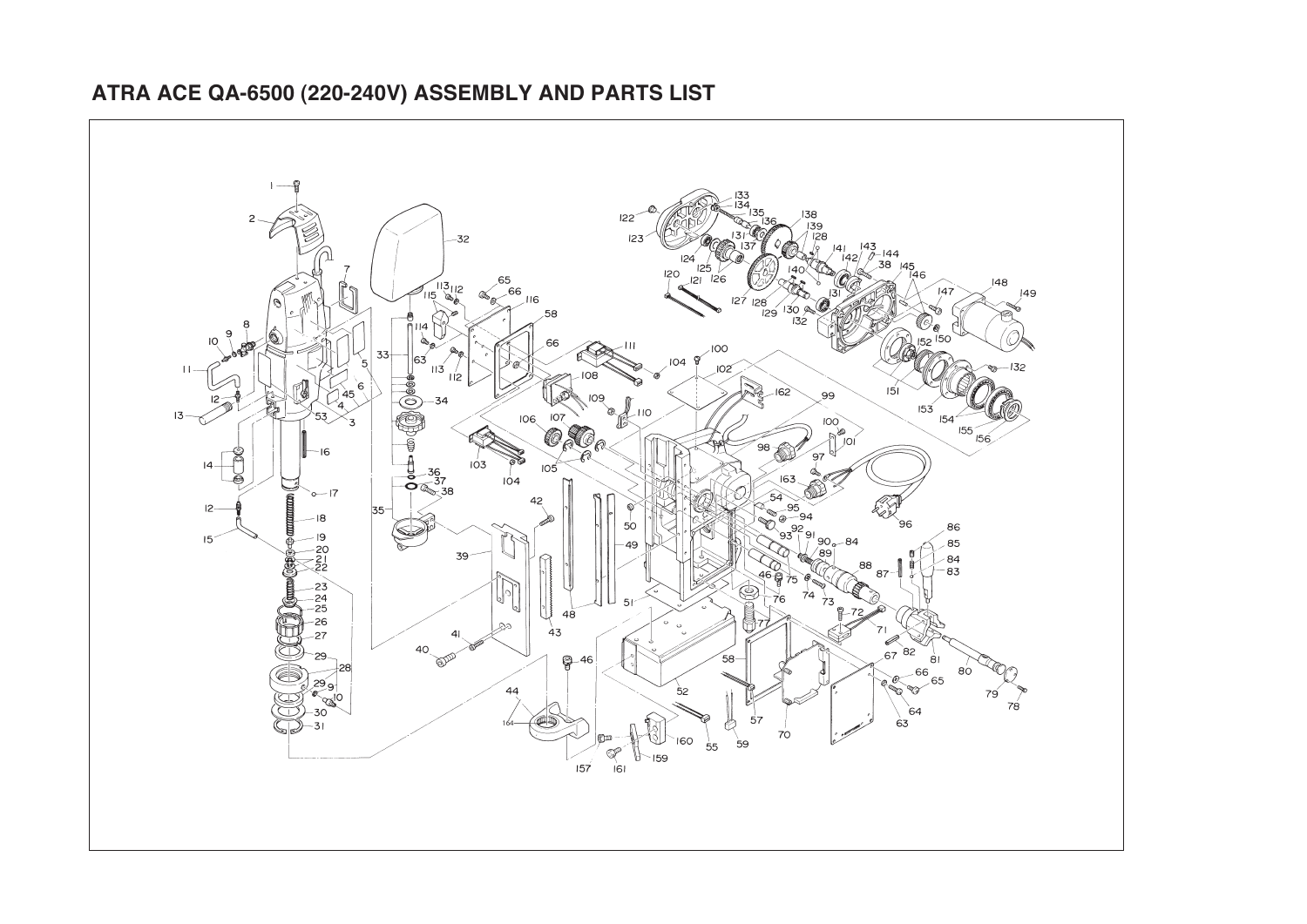## The parts numbers with ( ) are included in the Ass'y parts written above them.

| No.             | Part No.       | <b>Part Name</b>             | Q'ty           | <b>Price</b> | No. | Part No.  | <b>Part Name</b>               | Q'ty            | Price | No. | Part No.           | <b>Part Name</b>                  | Q'ty                  | <b>Price</b> |
|-----------------|----------------|------------------------------|----------------|--------------|-----|-----------|--------------------------------|-----------------|-------|-----|--------------------|-----------------------------------|-----------------------|--------------|
| $\mathbf{1}$    | LP30156        | Pan Head Screw 4 X 6         | $\overline{2}$ |              | 58  | TQ00932   | Packing Body                   | $\overline{2}$  |       | 122 | TQ01962            | Collar Cap K-100 16CSBL           | $\mathbf{1}$          |              |
| $\overline{2}$  | TQ00926        | <b>Protection Cover</b>      | $\overline{1}$ |              | 56  | TP02639   | Hex. Nut M4                    | 9               |       | 123 | TQ04982            | Gear Box Cover                    | $\mathbf{1}$          |              |
| 3               | TB03986        | Drill Motor Sub Ass'v B      | 1 set          |              | 63  | TQ00258   | Seal Washer M4                 | 6               |       | 124 | TQ01924            | <b>Ball Bearing 688ZZ</b>         | $\mathbf{1}$          |              |
|                 | <b>TA9A028</b> | Brush Ass'y (2 pcs/set)      | 1 set          |              | 64  | TQ01526   | Pan Head Screw 4 X 10          | $\overline{4}$  |       | 125 | TQ01926            | Washer 10.2 X 20 X 0.6            | $\mathbf{1}$          |              |
| $\overline{4}$  | TQ05078        | Label Drill rpm              | $\overline{1}$ |              | 65  | TP02419   | $+$ Screw 6 X 10               | $\overline{8}$  |       | 126 | TB01360            | Spur Gear 30 M1 Ass'y             | 1 set                 |              |
| 45              | TQ05063        | <b>Caution Label</b>         | $\overline{1}$ |              | 66  | TQ01331   | Seal Washer M6                 | $\overline{9}$  |       | 127 | TQ02435            | Spur Gear 70 M1B                  | $\mathbf{1}$          |              |
| 5               | TQ05065        | Label - Cutter insertion     | $\mathbf{1}$   |              | 67  | TQ06042   | <b>Mounting Plate</b>          | $\overline{1}$  |       | 128 | TQ01913            | Sunk Key 4 X 4 X 7 - Round-end    | $\overline{2}$        |              |
| 6               | TQ05064        | <b>Cutter Mounting Label</b> | $\overline{1}$ |              | 70  | TB05293   | Control Board Ass'y            | 1 set           |       | 129 | TP10130            | Sunk Key 3 X 3 X 10               | $\mathbf{1}$          |              |
| 54              | TQ05066        | <b>Cutter Caution Label</b>  | $\overline{1}$ |              | 71  | TB01363   | Slide Detection Device         | 1 set           |       | 130 | TQ01923            | Gear Shaft B                      | $\mathbf{1}$          |              |
| $\overline{7}$  | TQ00927        | <b>Drill Motor Packing</b>   | $\mathbf{1}$   |              | 72  | TP14471   | Hex. Socket Bolt 4 X 20        | $\overline{2}$  |       | 131 | TQ01916            | Ball Bearing 6801ZZ               | $\overline{2}$        |              |
| 8               | TP14495        | Petcock Valve 1/8(PT)        | $\overline{1}$ |              | 73  | FS00315   | + Pan Head Screw 2 X 20        | $\overline{2}$  |       | 132 | TP04715            | Hex. Bolt 4 X 8                   | 12 <sup>°</sup>       |              |
| 9               | CP21947        | Seal Packing                 | $\overline{2}$ |              | 74  | TQ00729   | Spring Washer M2               | $\overline{2}$  |       | 133 | TQ01920            | Retaining Ring RTW-9              | $\mathbf{1}$          |              |
| 10              | TP14500        | <b>Hose Nipple</b>           | $\overline{2}$ |              | 75  | TQ00707   | Shaft                          | $\overline{2}$  |       | 134 | TQ01912            | <b>Spring Stopper</b>             | $\mathbf{1}$          |              |
| 11              | TB01098        | Tube 4 X 7 X 240             | 1 set          |              | 76  | TP03914   | Hex. Nut Type 3 M16            | $\mathbf{1}$    |       | 135 | TQ01911            | Spring 0.6 X 3 X 35               | $\overline{1}$        |              |
| 12              | TP15821        | <b>Dropper Nipple</b>        | $\overline{2}$ |              | 77  | TQ00720   | <b>Stabilizer Shaft</b>        | $\mathbf{1}$    |       | 136 | TQ01919            | Spool                             | $\mathbf{1}$          |              |
| 13              | TB02534        | Side Handle Ass'y            | 1 set          |              | 78  | TP08598   | $+$ Screw 3 $\times$ 5         | 3               |       | 137 | TQ01963            | Washer 14.5 X 25 X 0.6            | $\mathbf{1}$          |              |
| 14              | TB00503        | Oil Dropper Ass'y            | 1 set          |              | 79  | TQ00844   | Name Plate - Auto Feeder       | $\mathbf{1}$    |       | 138 | TQ02434            | Spur Gear 70M1A                   | $\overline{1}$        |              |
| 15              | TP15820        | Tube 4 X 7 X 120             | 1 set          |              | 80  | TQ01903   | Inner Shaft                    | $\mathbf{1}$    |       | 139 | TB01358            | Clutch Gear Sub Ass'y             | 1 set                 |              |
| 16              | TP03261        | Spring Pin 4 X 26 AW         | $\overline{1}$ |              | 81  | TQ01901   | Handle Boss                    | $\mathbf{1}$    |       | 140 | TP15428            | Ball 5mm Dia.                     | $\overline{2}$        |              |
| 17              | TB01672        | Ball 5/16 Ass'y              | 1 set          |              | 82  | TP12821   | Spring Pin 5 X 26              | $\overline{3}$  |       | 141 | TQ01915            | Gear Shaft A                      | $\mathbf{1}$          |              |
| 18              | TP15998        | Spring 1.6 X 16.2 X 120      | $\mathbf{1}$   |              | 83  | TQ00680   | Rod Handle                     | 3               |       | 142 | TQ01917            | Ball Bearing 6803ZZ               | $\overline{1}$        |              |
| 19              | TQ01895        | <b>Pilot Spacer</b>          | $\mathbf{1}$   |              | 84  | CP01123   | <b>Ball 3/16</b>               | $\overline{7}$  |       | 143 | TQ01918            | Shift Ring                        | $\mathbf{1}$          |              |
| 20              | TP15848        | Spacer 10.5 X 19 X 5         | $\overline{1}$ |              | 85  | TP06396   | Spring                         | 3               |       | 144 | TQ01960            | <b>Roll Pin 4 X 22</b>            | $\overline{1}$        |              |
| 21              | TP13905        | Retaining Ring RTW19         | $\overline{2}$ |              | 86  | TP06397   | Hex. Screw 6 X 8               | 3               |       | 145 | TQ01909            | Gear Box                          | $\mathbf{1}$          |              |
| 22              | TB01348        | Washer Ass'y                 | 1 set          |              | 87  | TP13891   | Spring Pin 5 X 38              | $\overline{1}$  |       | 146 | TB01356            | Plain Gear 41 Ass'y               | 1 set                 |              |
| $\overline{23}$ | <b>TQ01898</b> | Spring 0.8 X 12 X 31         | $\overline{1}$ |              | 88  | TQ01902   | <b>Clutch Shaft</b>            | $\mathbf{1}$    |       | 147 | TP04197            | Hex. Bolt 6 X 30                  | $\mathbf{2}^{\prime}$ |              |
| 24              | TB01349        | Push Ring Ass'y              | 1 set          |              | 89  | TQ01904   | <b>Clutch Ring</b>             | $\mathbf{1}$    |       | 148 | TB02352            | Motor Ass'y                       | 1 set                 |              |
| 25              | TQ01896        | <b>Twist Spring</b>          | $\overline{1}$ |              | 90  | TQ00682   | Spring 1.2 X 8 X 17            | $\mathbf{1}$    |       |     | (TB00599)          | Carbon Brush Ass'y (2 pcs/set)    | 1 set                 |              |
| 26              | TQ01897        | Sleeve                       | $\overline{1}$ |              | 91  | TP00092   | Plain Washer M6                | $\mathbf{1}$    |       | 149 | TP18619            | Hex. Socket Head Cap Screw 4 X 30 | $\overline{4}$        |              |
| 27              | TP15239        | Retaining Ring C-28          | $\overline{1}$ |              | 92  | TQ00683   | Grip Ring GS-6.0               | $\mathbf{1}$    |       | 150 | TQ01961            | Grip Ring GS-8                    | $\mathbf{1}$          |              |
| 28              | TB00713        | Oil Ring Ass'y               | 1 set          |              | 93  | TP02931   | <b>Set Screw</b>               | $\mathbf{1}$    |       | 151 | TB00510            | Harmonic Ass'y                    | 1 set                 |              |
| 29              | (TP14499)      | Oil Seal GD38 X 48 X 4       | $\overline{2}$ |              | 94  | TP07419   | Hex. Nut Type 3 M6             | $\overline{5}$  |       | 152 | TP12328            | Retaining Ring STW-9              | $\mathbf{1}$          |              |
| 30              | TP12773        | Washer 38.5 X 54 X 1         | $\mathbf{1}$   |              | 95  | TQ04781   | Hex. Socket Set Screw 6 X 14   | $5\overline{)}$ |       | 153 | TQ01952            | Clutch                            | $\mathbf{1}$          |              |
| 31              | TP14969        | Retaining Ring ISTW-38       | $\mathbf{1}$   |              | 96  | TB01286   | Cabtyre Cord Ass'y             | 1 set           |       | 154 | TQ00725            | Ball Bearing 6809 ZZ              | $\overline{2}$        |              |
| 32              | TQ04779        | Oil Tank                     | $\mathbf{1}$   |              | 97  | LP08489   | $+$ Screw 4 X 6                | $\mathbf{1}$    |       | 155 | TP17384            | Retaining Ring C-32               | $\mathbf{1}$          |              |
| 33              | TB03785        | Cap Ass'y                    | 1 set          |              | 98  | TP13889   | Connector SC4-3                | $\mathbf{1}$    |       | 156 | TP14412            | <b>Retainer Holder</b>            | $\mathbf{1}$          |              |
| 34              | (TQ00701)      | Packing Cap                  | $\overline{1}$ |              | 163 | TQ01838   | Cable Connector SC4-1          | $\mathbf{1}$    |       | 157 | TP01945            | Hex. Bolt 5 X 12                  | $\mathbf{1}$          |              |
| 35              | TB01380        | Oil Tank Bracket Sub Ass'y   | 1 set          |              | 99  | TB04376   | Body Sub Ass'y A               | 1 set           |       | 159 | TQ04949            | <b>Blade</b>                      | $\mathbf{1}$          |              |
| 36              | (TP11994)      | O-Ring P-4                   | $\mathbf{1}$   |              | 100 | (TP05136) | Rivet No. 2 X 4.8              | 6               |       | 160 | TB03863            | Blade Base Ass'y                  | 1 set                 |              |
| 37              | (CP20180)      | O-Ring P-18                  | $\mathbf{1}$   |              | 101 | (TP04769) | Plate Serial Number            | $\mathbf{1}$    |       | 161 | TP14178            | Hex. Bolt 6 X 10                  | $\mathbf{2}^{\prime}$ |              |
| 38              | TP03086        | Hex. Bolt 6 X 20             | 6              |              | 102 | (TQ05610) | <b>Warning Plate</b>           | $\mathbf{1}$    |       | 162 | TQ04952            | Chip Stopper                      | $\mathbf{1}$          |              |
| 39              | TQ02497        | Slide Board                  | $\mathbf{1}$   |              | 103 | TB03968   | Transformer Power Supply Ass'y | 1 set           |       |     |                    |                                   |                       |              |
| 40              | TP14717        | Hex. Socket Bolt 10 X 20     | $\overline{1}$ |              | 104 | TP00067   | Hex. Nut M3                    | 3               |       |     |                    |                                   |                       |              |
| 41              | TP07118        | Hex. Bolt 6 X 16             | $\overline{2}$ |              | 105 | TP04126   | Snap Ring E-12                 | 3               |       |     |                    |                                   |                       |              |
| 42              | TP04532        | Hex. Socket Bolt 5 X 30      | $\overline{4}$ |              | 106 | TQ00708   | Spur Gear 24 M1.5              | $\mathbf{1}$    |       |     | <b>ACCESSORIES</b> |                                   |                       |              |
| 43              | TQ02496        | Rack                         | $\overline{1}$ |              | 107 | TQ00706   | Spur Gear 16 X 24              | $\mathbf{1}$    |       |     |                    |                                   |                       |              |
| 44              | TB02694        | Bracket Ass'y                | 1 set          |              | 108 | TB03702   | Switch Ass'y                   | 1 set           |       | No. | Part No.           | <b>Part Name</b>                  | Q'ty                  | Price        |
| 164             | (TQ03444)      | Needle Bearing B-2410        | $\mathbf{1}$   |              | 109 | TP02627   | Hex. Nut M2                    | $\overline{2}$  |       |     | TP04696            | Hex. Wrench Key 3                 | $\mathbf{1}$          |              |
| 46              | TQ03344        | Hex. Socket Bolt 8 X 20      | 6              |              | 110 | TQ00703   | Limit Switch DC3A-D3RB         | $\mathbf{1}$    |       |     | TP01939            | Hex. Wrench Key 4                 | $\mathbf{1}$          |              |
| 48              | TP12777        | Slide Plate                  | $\overline{2}$ |              | 111 | TB03967   | Transformer Sensor Ass'y       | 1 set           |       |     | TP17014            | Spanner 8 X 10                    | $\mathbf{1}$          |              |
| 49              | TQ01905        | Jib                          | $\mathbf{1}$   |              | 112 | TQ01330   | Seal Washer M3                 | 3               |       |     | <b>UEA0850</b>     | Pilot Pin 5/16" X 2" DOC          | $\mathbf{1}$          |              |
| $\overline{50}$ | TQ00394        | Seal Bushing                 | $\overline{1}$ |              | 113 | TP00153   | + Screw 3 X 12                 | 3               |       |     | <b>UEA0835</b>     | Pilot Pin 5/16 X 1-3/8" DOC       | $\mathbf{1}$          |              |
| 51              | TQ01928        | Packing for Pole             | $\overline{1}$ |              | 114 | TB12819   | Pan Head Screw 4 X 6           | $\overline{2}$  |       |     | TA99027            | Safety Chain Ass'y                | 1 set                 |              |
| 52              | TB04022        | Square Pole Ass'y            | 1 set          |              | 115 | TB01381   | Switch Knob Ass'y              | 1 set           |       |     | TB02145            | Cutting Oil 0.5L                  | $\mathbf{1}$          |              |
| 54              | TQ04783        | Supporter                    | $\overline{5}$ |              | 116 | TQ05073   | Switch Plate                   | $\mathbf{1}$    |       |     | TQ05612            | <b>Instruction Manual</b>         | $\mathbf{1}$          |              |
| 55              | <b>TB00578</b> | H Cord Ass'y                 | $1$ set        |              | 120 | TB00573   | D Cord Ass'y                   | 1 set           |       |     | TP10198            | Tool Box 285 X 125 X 62           | $\mathbf{1}$          |              |
| 57              | TB00577        | F Cord Ass'v                 | 1 set          |              | 121 | TB03809   | Cord Ass'y M-M                 | 1 set           |       |     | TQ05186            | <b>Label Combination</b>          | $\overline{1}$        |              |